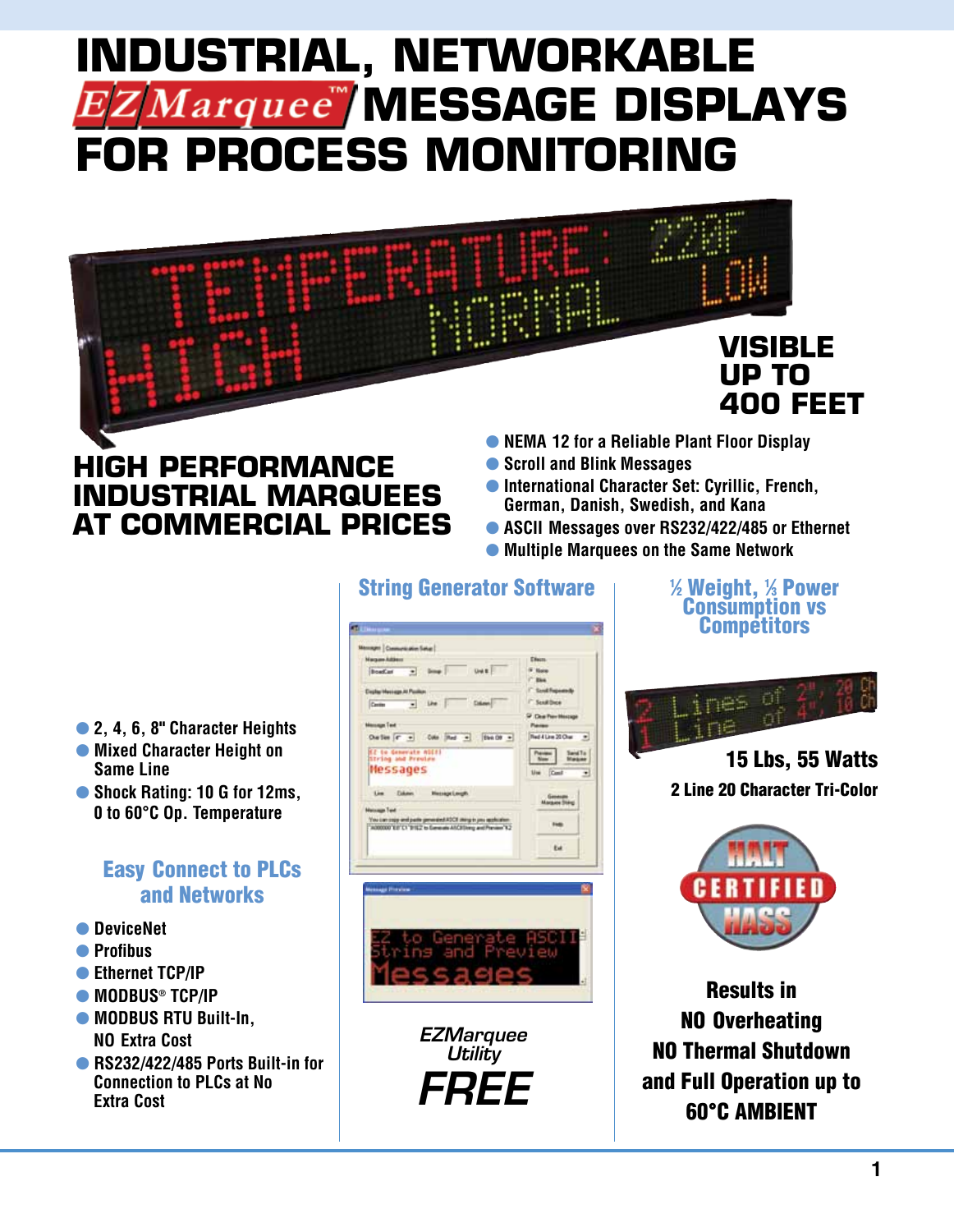### **16 models for every application and networkable**



### **ezmarquee will pay for itself in less than 3 months**

#### Complete Productivity Monitoring with Data Archiving

Easy connect to EZPLC for extremely low cost stand-alone production monitoring system. Combination of EZPLC and EZMarquee make a terrific system which pays for itself in less than 90 days! Monitor rate per hour, up-time/down-time, pass rate, alarms and archive data.





# **7 ways it pays for itself Easy to**

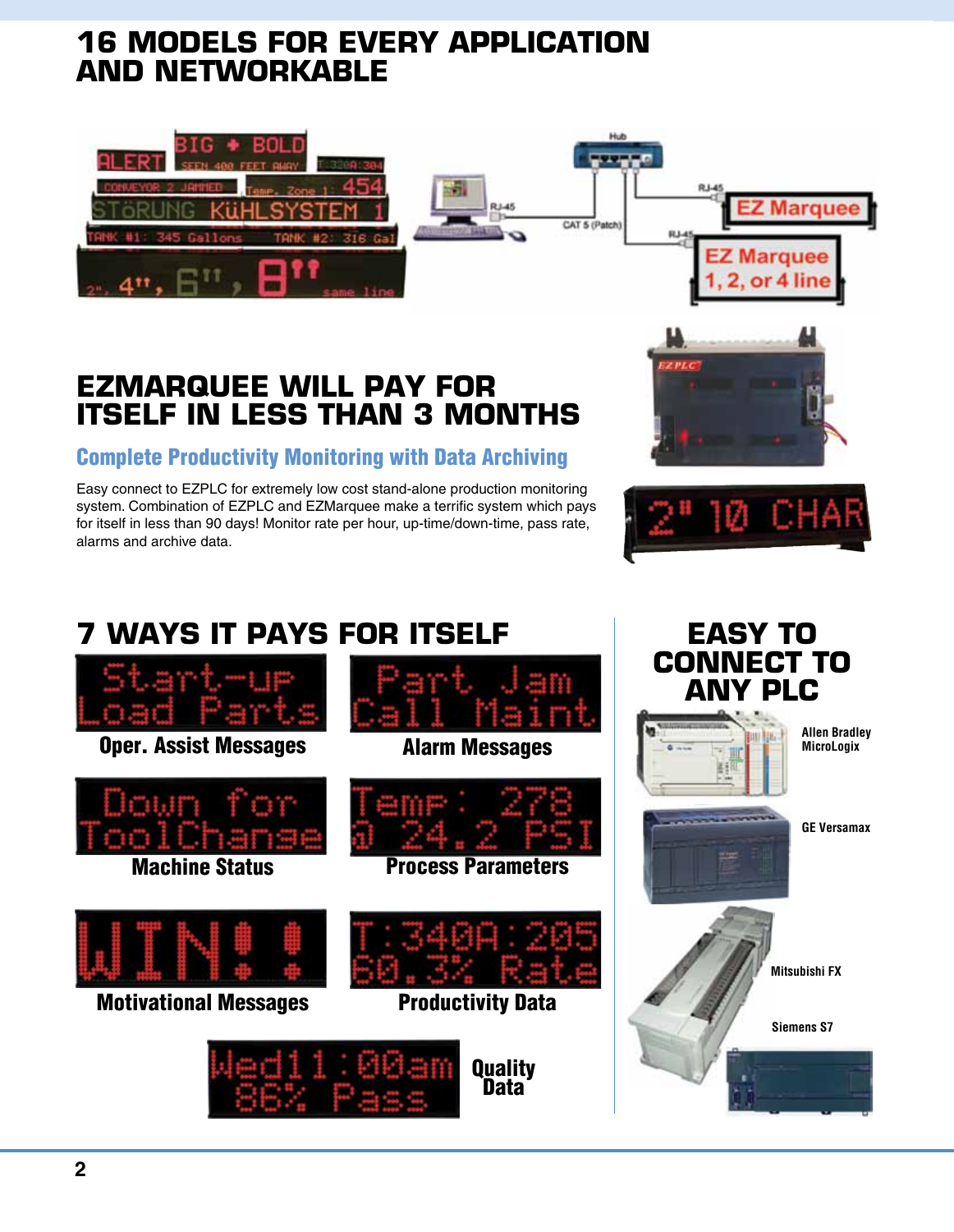# **high performance, low cost analog process display and control**

#### Monitor 8 Analog Process Variables, Display on a Tri-Color Marquee and Turn 4 Alarms ON

Let's read 4 to 20 mA current signals from up to 8 different temperature/pressure flow gages, scale the readings, display on a 2' red LED marquee, and activate up to 4 Relay outputs for your alarms and sirens when your process readings exceed programmed limits.

The following stand alone system lets you take 4 to 20 mA current inputs from up to 8 different analog signals. All these sensors will feed input signal to EZPLC which is connected to EZMarquee via RS232/485 communication port. EZPLC can be used to scale all the inputs and display them on a 2" red LED marquee and can also turn Relay outputs to trigger alarms/sirens etc.

Allows you to take input feed from up to 8 Analog devices (pressure transducer, LVDT, etc), where you can display your process variables on a 2" EZMarquee via RS232/422/485. You also get 4 Relay outputs (AC/DC) to trigger sirens/alarms when your process variables go over your set points!